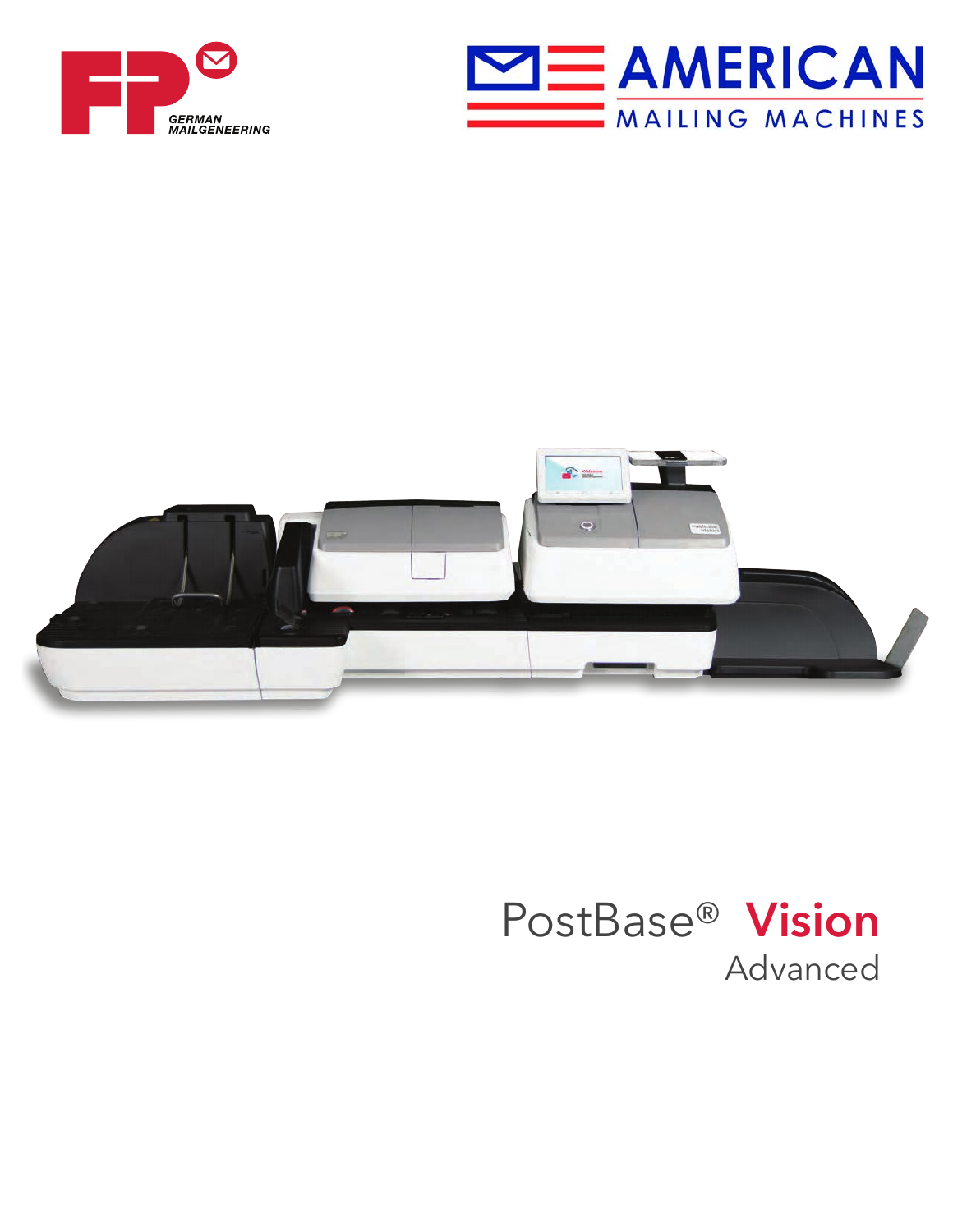## **PostBase® Vision**

### Stylish. Secure. Connected.

PostBase® Vision embodies a modern, award winning design that integrates perfectly into any office environment. It is as functional as it is stylish. Meticulously engineered with users in mind, this mailing system is intuitive and simple to use with a large color touchscreen so that any operator can process mail with ease. It is whisper quiet and comes in five designer colors to best suit the style of your office.



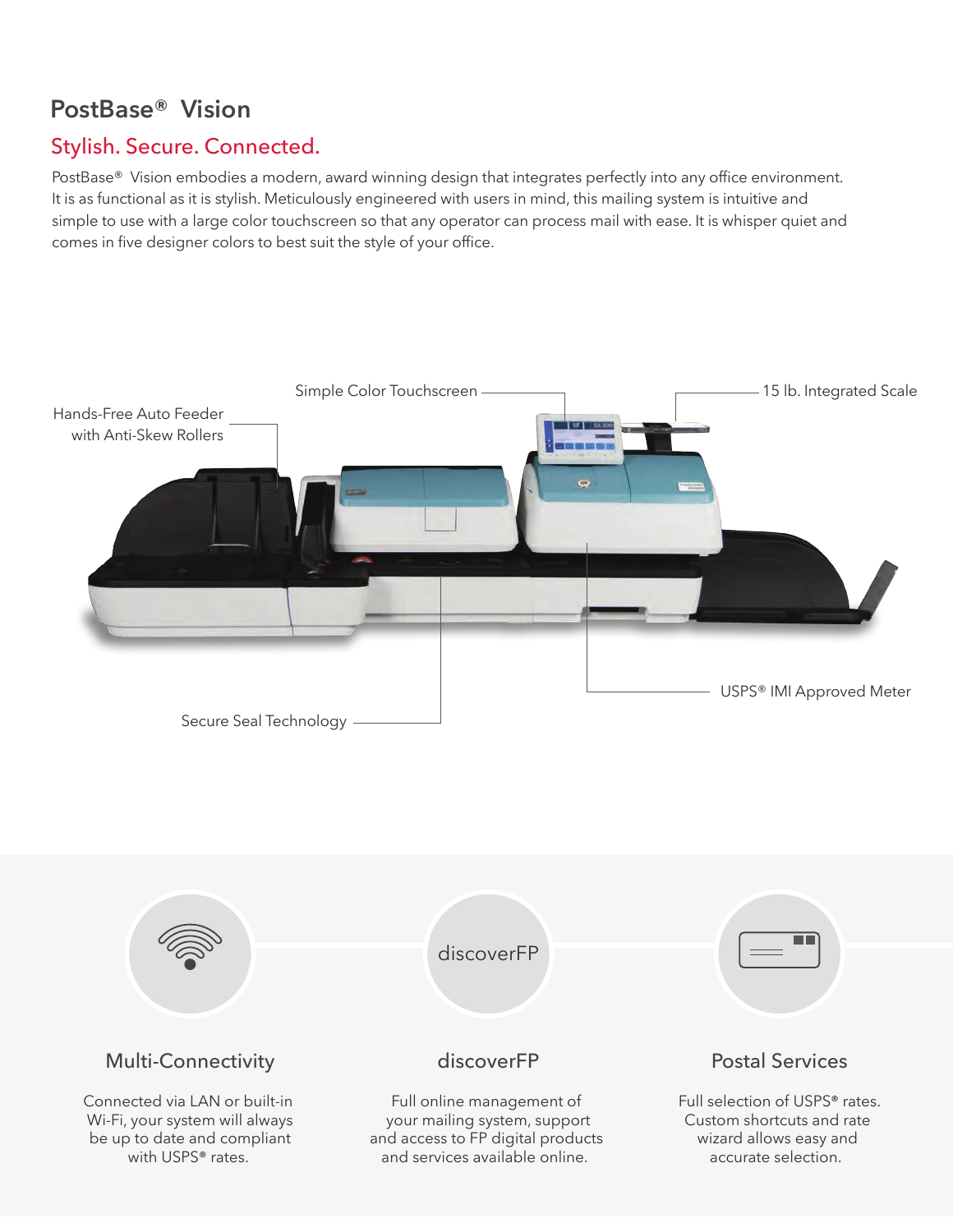## **FP Parcel Shipping**

#### Ship. Track. Save.

Paired with the PostBase® Vision, FP Parcel Shipping is the perfect companion to send packages. This online shipping software on discoverFP makes mailing packages simple and reduces costs while providing tracking and management of shipments.

As an option for PostBase®, FP Parcel Shipping gives you the power to select the best rate for the day you want your shipment to arrive and prints shipping labels with tracking barcodes for the carrier and service selected.



• Discounted Commercial Plus® Pricing • Free insurance on Priority Mail® and

• Address correction and validation

Priority Mail Express® (up to \$100 value)

## **Vision360**

### Monitor. Manage. Control.

Gain insight into your postal expenditures to better monitor, manage and control costs. Vision360 provides convenient online access to postal analytics and reporting for simple mail management. Conveniently view, print or download reports in PDF or Excel formats.

#### Learn more at: **www.fp-usa.com/vision**



FP Parcel Shipping **Cost Accounts** Reporting

Create labels, get the deepest USPS® Commercial Plus® discounts, shop rates against other carriers, and manage and track your shipments.



Cost account management made easy by seamlessly syncing one or multiple meters or applications.



Easily access a full suite of postal and cost account reports online.